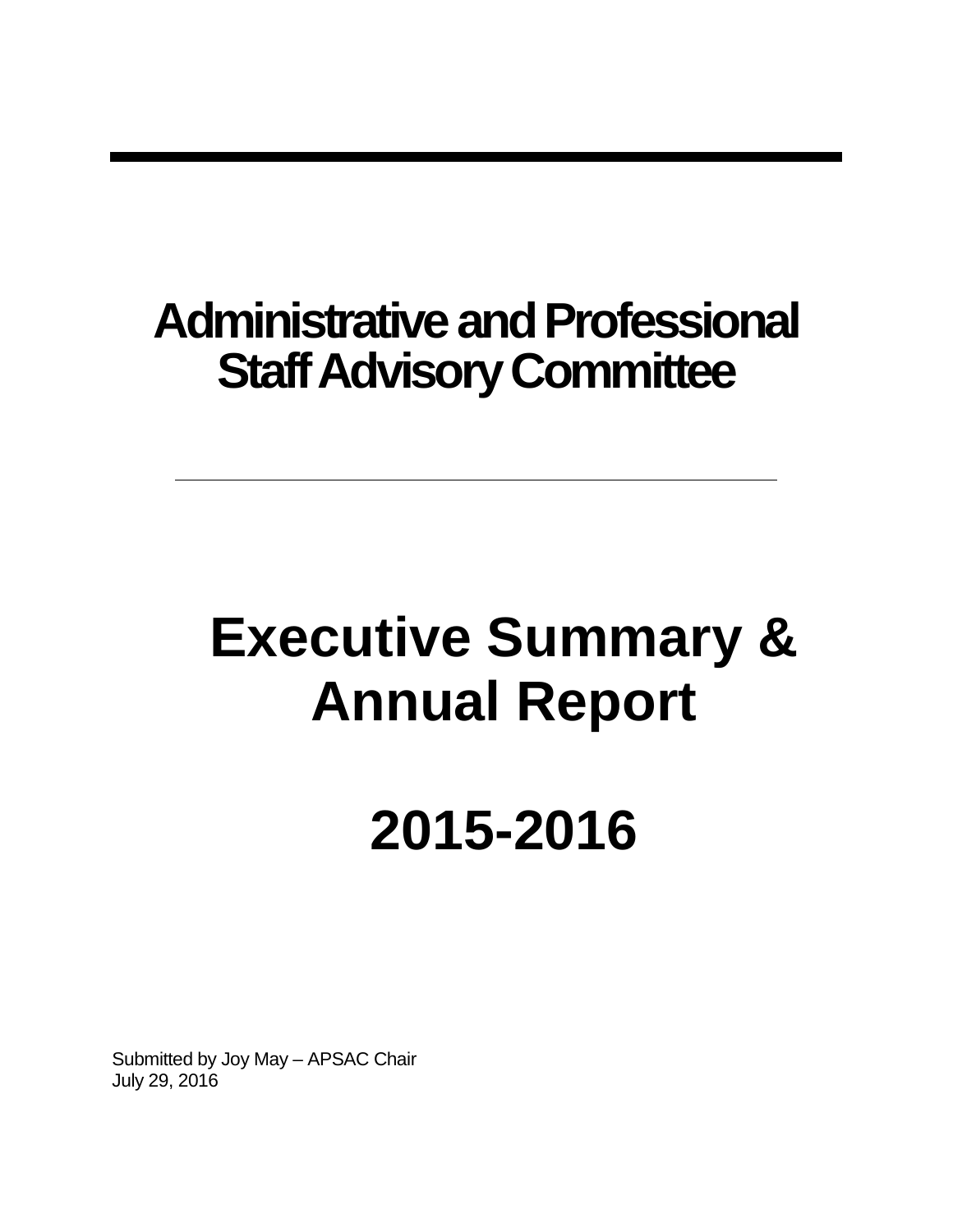#### **Contents**

| Professional Development - submitted by Nina Robinson, Subcommittee Chair  8 |  |
|------------------------------------------------------------------------------|--|
|                                                                              |  |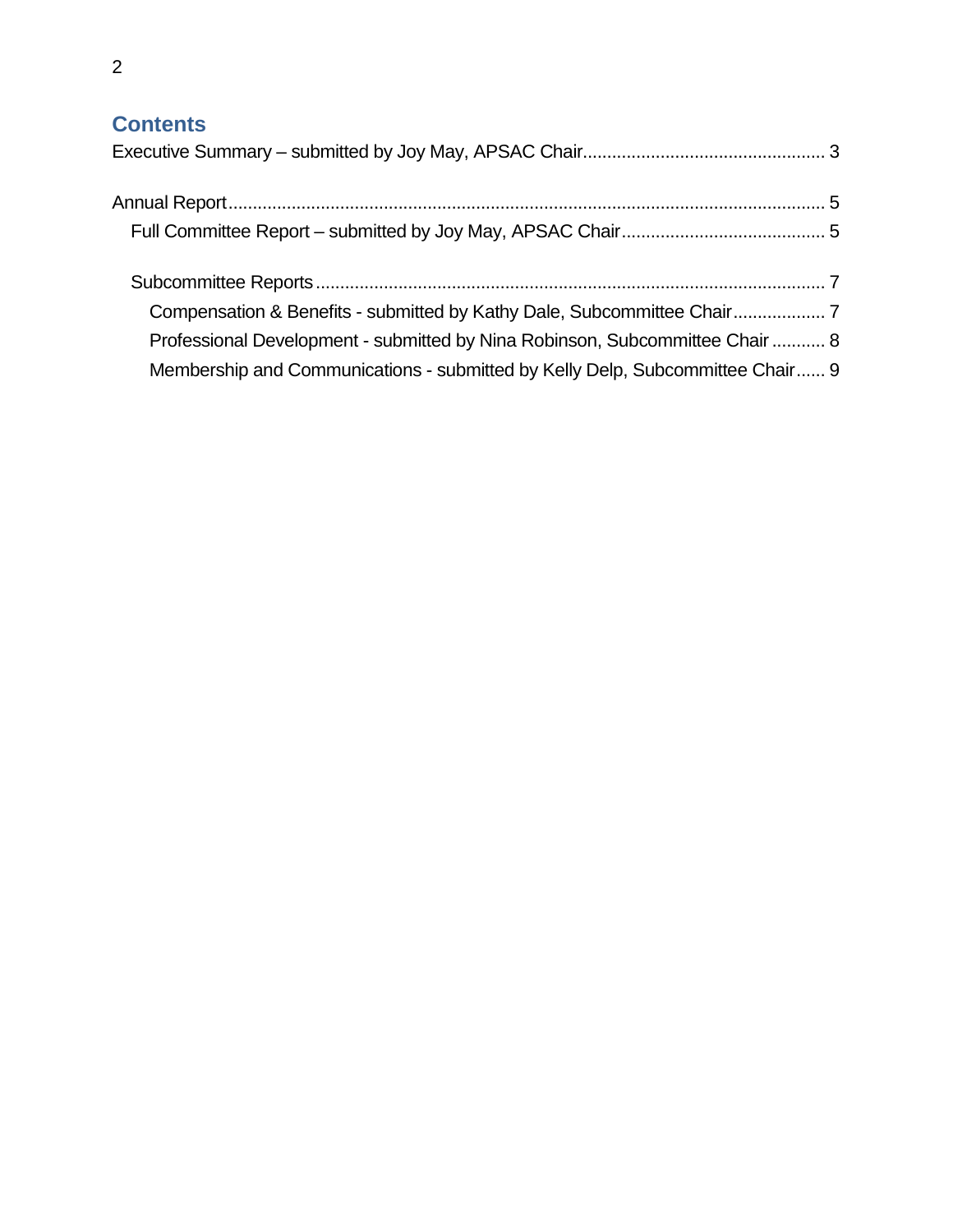#### <span id="page-2-0"></span>**Executive Summary – submitted by Joy May, APSAC Chair**

This past year, I came into the role of APSAC Chair quite by accident. The Vice Chair meant to move into the position of Chair stepped down to focus on his education, therefore opening up the Vice Chair position. The recent announcement of the new Leaves policy had led others to turn down the opportunity. I knew it might be challenging coming into Chair of APSAC at such a critical time, but I wasn't worried – if anything, I saw it as an opportunity. A little over a year later, I believe the University as a whole has done some significant growing. I believe the relationship that was strained between employees and administration concerning the Leaves policy is starting to strengthen, as well. I hope that while I was not initially chosen for the position of APSAC, I have shown my worth and fulfilled this position honorably.

As I look over the past year, I look at what APSAC accomplished, and what goals I had laid out for the committee:

What were my goals as chair?

My working goals for the 2015-16 year were:

#### **\* Continue to build a strong relationship with administration to further enhance APSAC's presence and communication platforms.**

I, along with other staff members of APSAC, have made a great effort over the past year to continue building relationships with key administration. Each month, we have both Dr. Gina DelSanto from the President's office, and Trent Klingerman, Vice President of Human Resources, join us for our meeting. We are very honest with these administrators, and they are very open and engaged with us as well. We ask some hard questions, and present some difficult feedback. Dr. DelSanto and Mr. Klingerman have been a true pleasure to work with, and I know they will continue the good work they are doing, along with requesting support from both APSAC and CSSAC.

I have also been working with the leaders of the University Senate to see what strides we can make in our relationship with the University Senate. This communication has opened up a great avenue for APSAC, and in turn, for all staff members. I know some important stepping stones have been laid for the future relationship between faculty and staff.

#### **\* Facilitate more transparency and engagement between the administration and staff.**

Over the past year, APSAC has given a lot of feedback to administration concerning communication with staff. We have encouraged administration to provide any information that was available to staff in whatever way possible so staff members would not feel uninformed or blind-sided in any way. For items that were uncertain, we encouraged administration to communicate any information that might be available with the caveat of more information coming soon. Administration has been very aware and attentive to giving staff any available information that is possible, and I believe they have made huge strides to keep the Purdue community informed.

**\* Explore the opportunity to become a voting body on important University business.**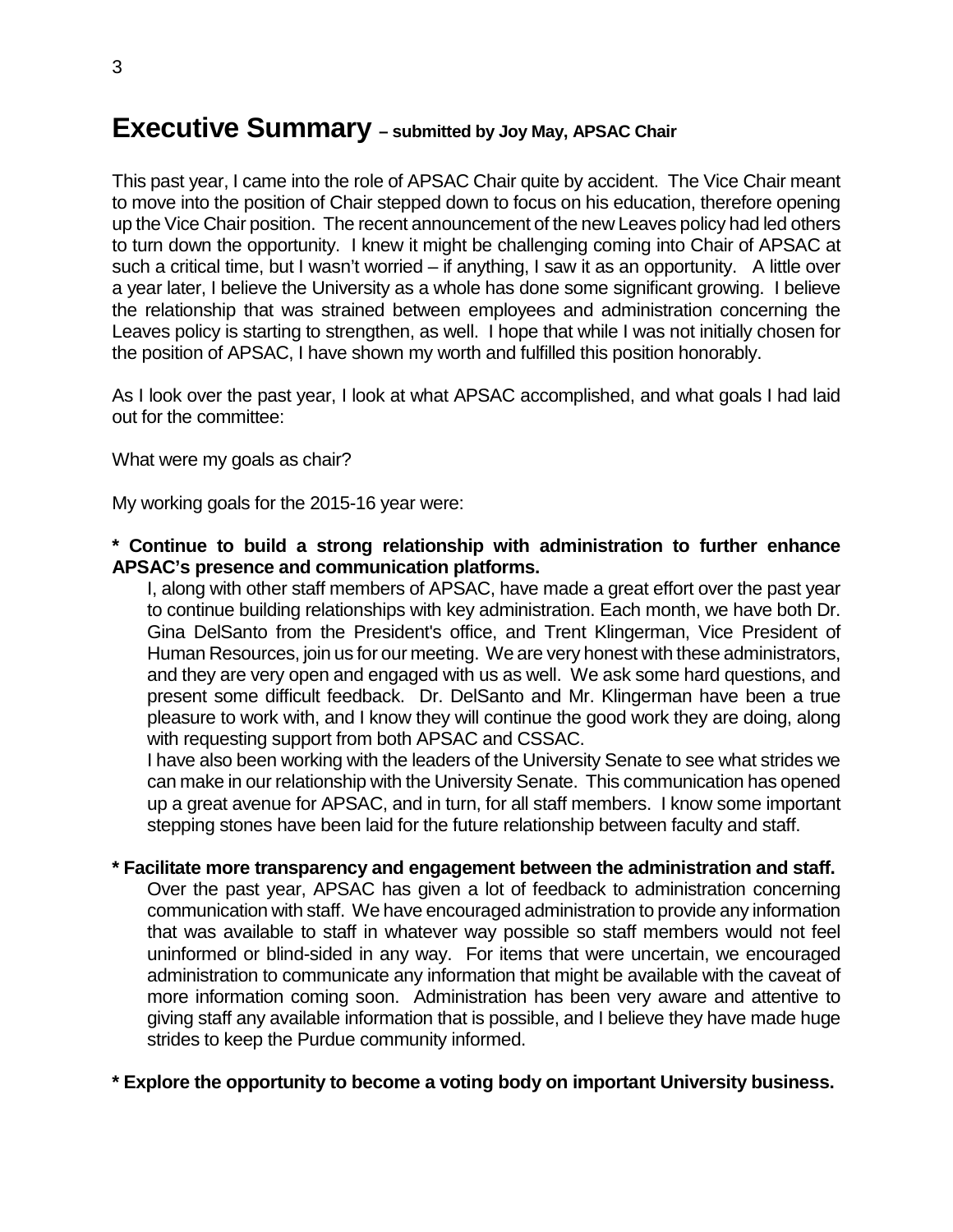As the Senate continues to consider APSAC's request for a voting seat on the University Senate, we were offered the opportunity to assume two non-voting seats on two different subcommittees of the University Senate. We now have an APSAC member on the University Senate's Equity and Diversity Committee, and one on the Student Affairs Committee. I believe this is a huge accomplishment, and a great move in the right direction, and I thank the Chair of the University Senate for making this opportunity available.

#### **\* Continue to develop and document sustainable processes to ensure forward progress with member rollover.**

The Compensation and Benefits subcommittee has been working diligently to come up with a better, more universal option for different processes within APSAC. In the fall, one of the classes on campus will take on a class project that will include the challenge of creating a computer program that will help alleviate some of the difficulty that comes along with the different competitive applications that APSAC hosts throughout the year. This will be useful in creating a central location where all applications can be created and stored, and make the process of forward progress despite member rollover more streamlined and sufficient.

#### **\* Develop ways to inspire APSAC members and their colleagues to take a more active role in leading positive change across the University.**

APSAC has been working in the right direction to meet this goal. We had a wider selection of employees apply for a position on the APSAC committee, and a few applicants from areas that have not been well represented in the past.

I also believe APSAC provided a helping hand with the Benefits Ambassador program, seeing a great turn out of application, as well. One of my personal goals for APSAC was to use the Chair's Corner of the Sentinel to highlight items I thought might help employees take action of their own. I am a true advocate of empowering others to empower themselves.

#### **\* Help expand opportunities for professional development.**

Our Professional Development subcommittee has been working closely with Kevin Vedder, Sr. Director of Organizational Effectiveness, in assisting his department in determining what opportunities employees would like to see in the form of professional development, what may already be in place and working, and what is not working. This subcommittee will continue to work Organizational Effectiveness to provide feedback on the development of new opportunities.

All in all, I believe this past year has been one of great success, so I bid you farewell as the 15-16 Chair of APSAC and leave you in the capable hands of Sam Guffey, 16-17 APSAC Chair. It was truly a privilege to serve the Purdue community, and I will continue to do so in whatever capacity I am able.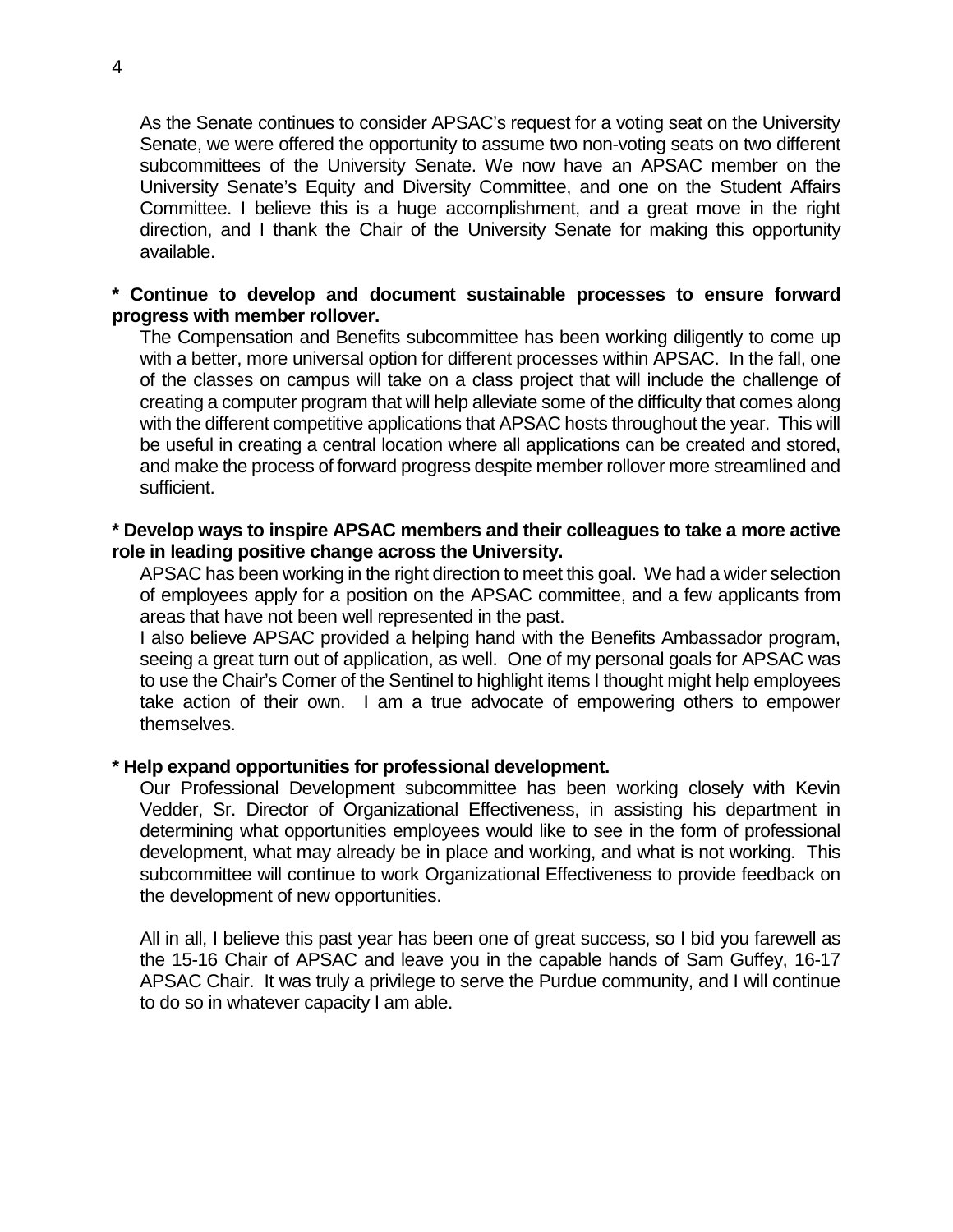### **Annual Report**

#### <span id="page-4-1"></span><span id="page-4-0"></span>**Full Committee Report – submitted by Joy May, APSAC Chair**

The Administrative and Professional Staff Advisory Committee (APSAC) is the A/P staff member's link to the University administration. As such, APSAC's role is to provide advice and guidance to the University administration when forming University policy and to communicate important information from the administration to A/P staff members throughout the university. As an advisory committee, APSAC meets monthly to discuss and make recommendations on issues that are important to A/P staff. Much of the committee's work is completed through our subcommittees of Membership and Communications, Compensation and Benefits, and Professional Development.

During our 2015-16 year, APSAC represented A/P staff on 17 key University Committees, 3 Ad Hoc Committees, 1 Special Task Force, and 3 Focus Groups, and had direct email communication with 110 employees.

APSAC's ongoing focus is to provide better service to A/P staff through increased communications, increased visibility, and proactive action on issues that are important to A/P staff and the University. Toward this end, we have:

- Continued sending the Sentinel filled with informational updates via e-mail to respective colleagues, and reviewed our marketing initiatives.
- Promoted and sponsored professional development and self-improvement programs and surveyed colleagues for feedback. Some of these were provided as a streaming option to employees as well.
- Welcomed newly hired A/P staff members through personalized welcome letters, contact information, and a small gift.
- Invited several guest speakers to present current issues on campus for APSAC consideration
	- o Gina DelSanto
	- o Trent Klingerman
	- o Adedayo Adeniyi Purdue Career Development Portal
	- $\circ$  Pam Nesbitt Follow up on Quality of Work Environment Initiative survey
	- o Kevin Vedder What is Organizational Effectiveness?
	- o Sharon Williams Professional Development (Colors)

Ongoing priorities for APSAC include:

- Increasing the medical insurance premium tiers
- Continued support of job family project
- Ensuring that the Healthy Boiler program remains healthy and continues as an inseparable and indispensable part of Purdue life
- Assisting with the search for a Vice President for Human Resources, and building the relationship with the new official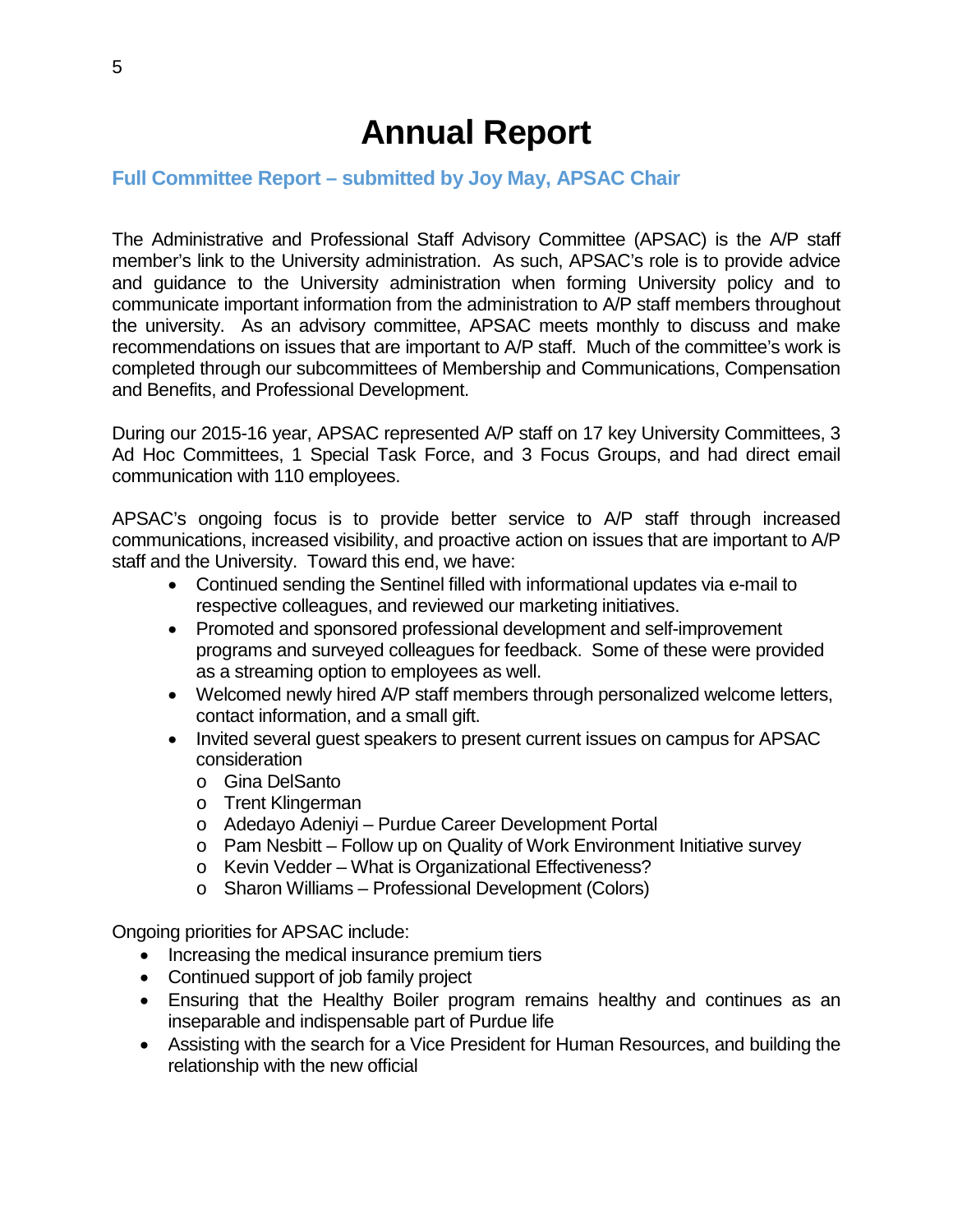- Serving on focus groups and recommending medical benefits and retirement packages for implementation
- Ensuring a continued partnership with CSSAC in pursuit of common goals
- Nurturing our partnership with the University Senate
- Ensuring the continuity of the APSAC/CSSAC/PURA annual memorial service each April and establishing a permanent memorial site dedicated to these organizations
- Continuing effective means of updating colleague e-mail distribution lists to promote more efficient and accurate communication throughout the university

At the April 2016 meeting, Loren Parker was elected APSAC Vice-Chair for 2016-17.

Two "Members Emeritus" were also elected to serve another year in an advisory and nonvoting capacity: Joy May and Salvador Vallejo.

Samuel Guffey became APSAC Chair on June 1, 2016.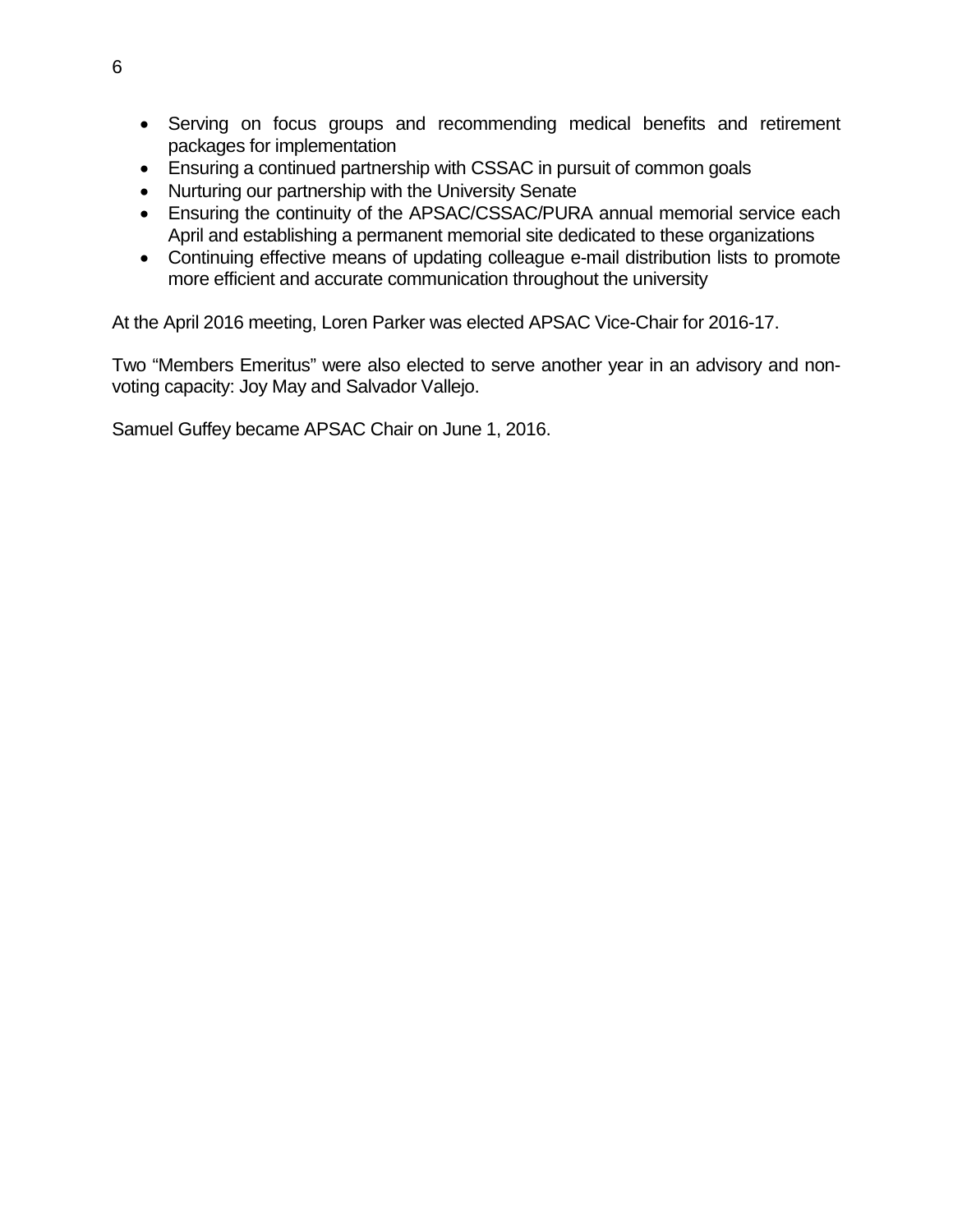#### <span id="page-6-0"></span>**Subcommittee Reports**

The following key accomplishments of each subcommittee were the result of hard work and thoughtful implementation.

#### <span id="page-6-1"></span>**Compensation & Benefits - submitted by Kathy Dale, Subcommittee Chair**

Resource Fair

- Friday, September 25, 2015, 11 am 1 pm, South Ballroom, Union
- Over 400 in attendance, significantly higher than past years
- Positive feedback from attendees and vendors (see *appendix A*)
- Plans underway for 2016
	- o Sent surveys to 66 potential vendors
	- o 16 responses; 14 plan participation
	- o 7 willing to donate door prizes

Reports from Trent Klingerman throughout the year

- Benefits 2015 Added
	- o Autism therapies
	- o Preventive Dental
	- o Bariatric surgery
- Other Benefits not yet offered (potential cost/year)
	- o Gender reassignment (\$160,000)
	- o Genetic testing (\$127,000)
	- o Infertility treatment (\$365,000)
	- o Domestic Partner coverage (\$1.3 \$2.6 million)
	- o Prefunding Health accounts (to encourage HSA usage)
- Other Issues Discussed
	- o Changing of exempt status regulations

Keep in forefront

- Benefits
	- o Stable premium
	- o \$44,000 cliff
	- o Gender reassignment
	- o Genetic testing
	- o Infertility treatment
	- o Domestic Partner coverage
- Compensation
	- o Job families/wage compression
	- o Some job classifications can't compete with industry (IT)
- Other
	- o Inconsistency in evaluations and merit pay increase
	- o Support for spouse for other staff as appropriate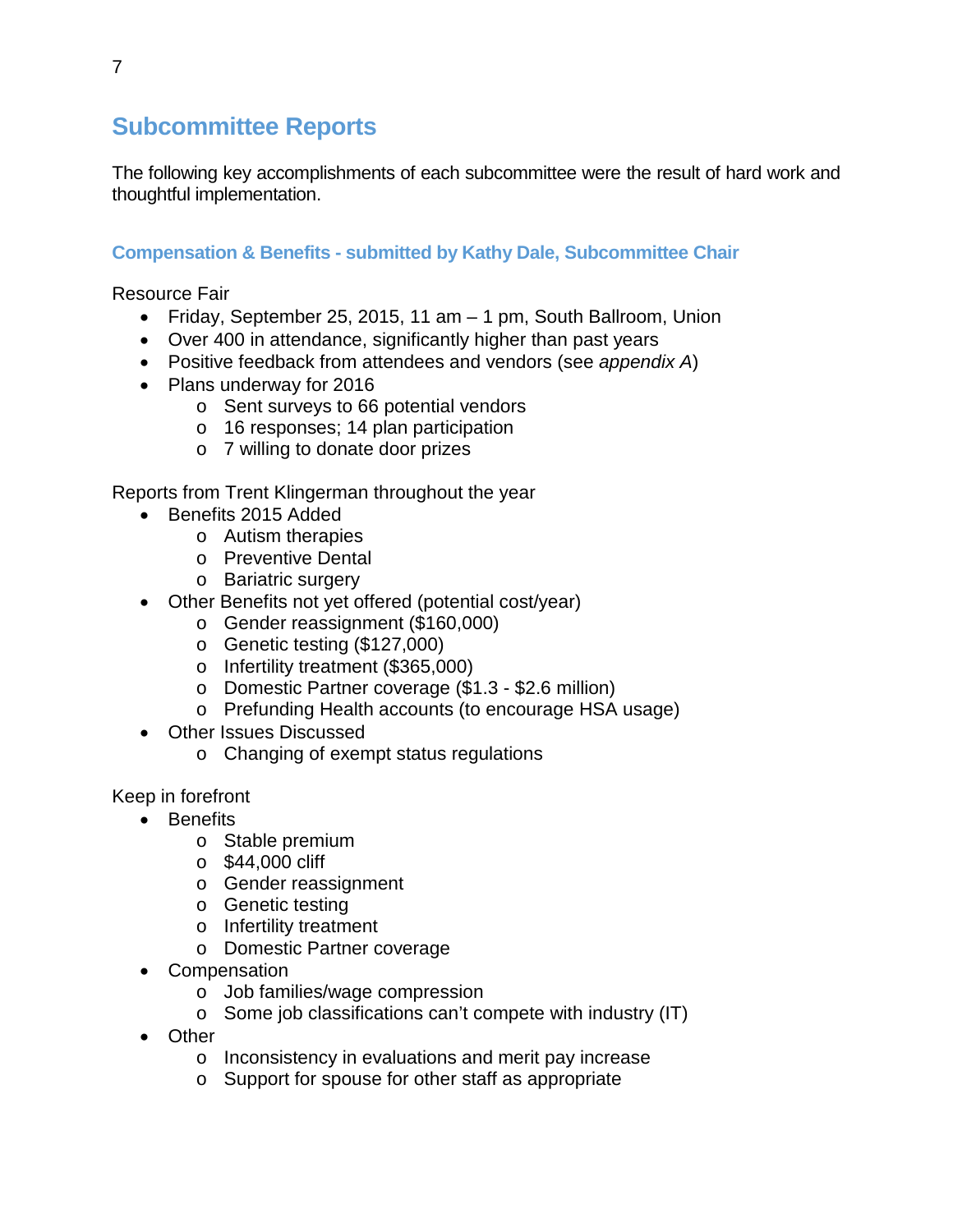APSAC Excellence Award

- Presented to Barry Delks, Coordinator of Career Services, Animal Sciences
- Submitted request for build of a nominating platform that could be owned by APSAC (Studio Experience class)

#### **Appendix A**

#### **Survey responses: 1 (lowest) – 5 (highest) scale**





#### <span id="page-7-0"></span>**Professional Development - submitted by Nina Robinson, Subcommittee Chair**

The Professional Development Subcommittee started the year with the Richard A. Hadley Lecture on March 31, 2015. Matt and Lisa Pratt presented "Leaving a Legacy: Perspectives on work, family and leadership from a military family". There were 38 in attendance and it was streamed live to Purdue West Lafayette and the Regional Campuses. When the attendees were surveyed (21 responded), 90% felt that the presentation was excellent or met their expectations.

The Professional Development Subcommittee had two Lovell lectures in 2015. The first was a presentation on April 30, 2015 with Debasish "Deba" Dutta on "Leadership in Higher Education: The View from the Provost's Seat". This was a follow up to the presentation by Bill Sullivan in the fall of 2014. There were 58 in attendance and it was streamed live to Purdue West Lafayette and the Regional Campuses.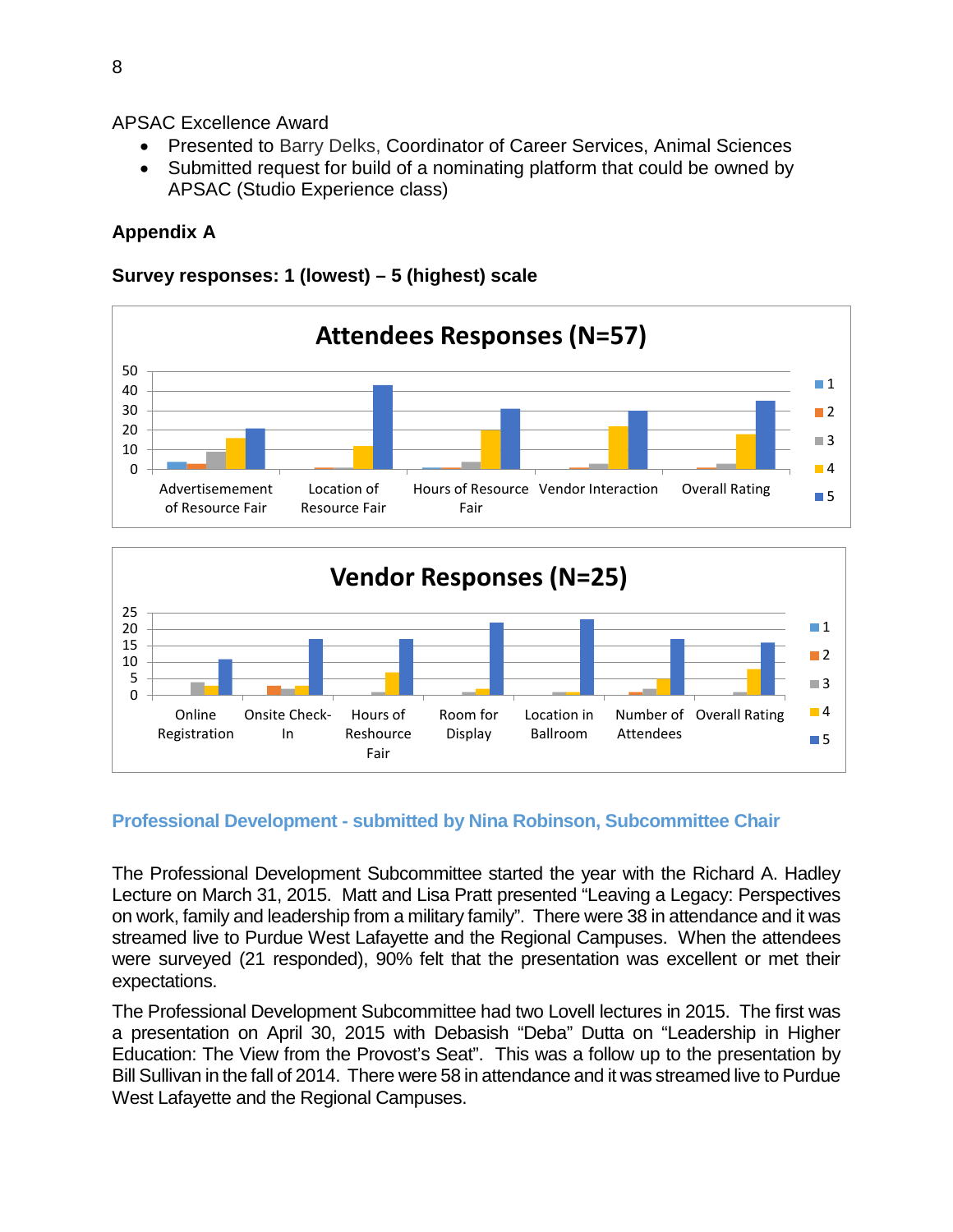The second Lovell lecture was on October 25, 2015 with Dr. Will Miller on "Finding Balance While Striving: Healthy Leadership". There were 124 in attendance and it was streamed live to Purdue West Lafayette and the Regional Campuses. When the attendees were surveyed (58 responded) 99% felt that the program met their expectations.

The Professional Development Subcommittee had a professional development opportunity for APSAC members the last hour of the general meeting on Wednesday, April 8, 2015. Alvin Lee from HR presented on "Resiliency". Survey response from 37% (10 responded of 27 APSAC Members attending), 80% indicated that it met their expectations.

A second professional development opportunity was offered for APSAC members the last hour of our general meeting on Wednesday, November 11, 2015. Sharon Williams from HR presented "Real Colors". Survey responses from 50% (15 responded of 30 APSAC members attending), 100% Agreed or Strongly Agreed that: The subject was engaging, participation and interactions was encouraged, information was relevant and contributed to their personal professional development, and the session met their expectations.

Administrative and Professional – Professional Development Grants up to \$750 Spring 2015 Grant Application data: 68 Total applications 14 grants awarded Total awarded - \$8,877 Fall 2015 Grant Application data: 73 Total applications 12 Grants awarded Total awarded - \$7,814

#### <span id="page-8-0"></span>**Membership and Communications - submitted by Kelly Delp, Subcommittee Chair**

- Yearly goals for 2015-2016:
	- o Goal 1: Improve the Sentinel process, getting articles and sending out on a more regular timeframe.
	- o Goal 2: Delegate the tasks of the committee, (i.e. Sentinel, welcome letters, web site) to various members, so that the tasks do not all fall to one or two people.

Accomplishments for 2015-2016

- Goals:
	- o Goal 1: Johnathan and Sam to the leadership of getting the Sentinel written and published. It has worked very well this year!
	- o Goal 2: The tasks of the committee were divided up between the entire subcommittee, so there wasn't one member doing the bulk of the tasks.
- Membership Drive:
	- o The Spring 2016 Membership Search included three open positions in three areas. The term of service is three years (June 1, 2016 until May 31, 2019). Announcements/communications were sent out in Purdue Today (twice), a letter was mailed to the deans and department heads, and a letter/invitation was sent out to AP staff. It was also communicated through the Sentinel.